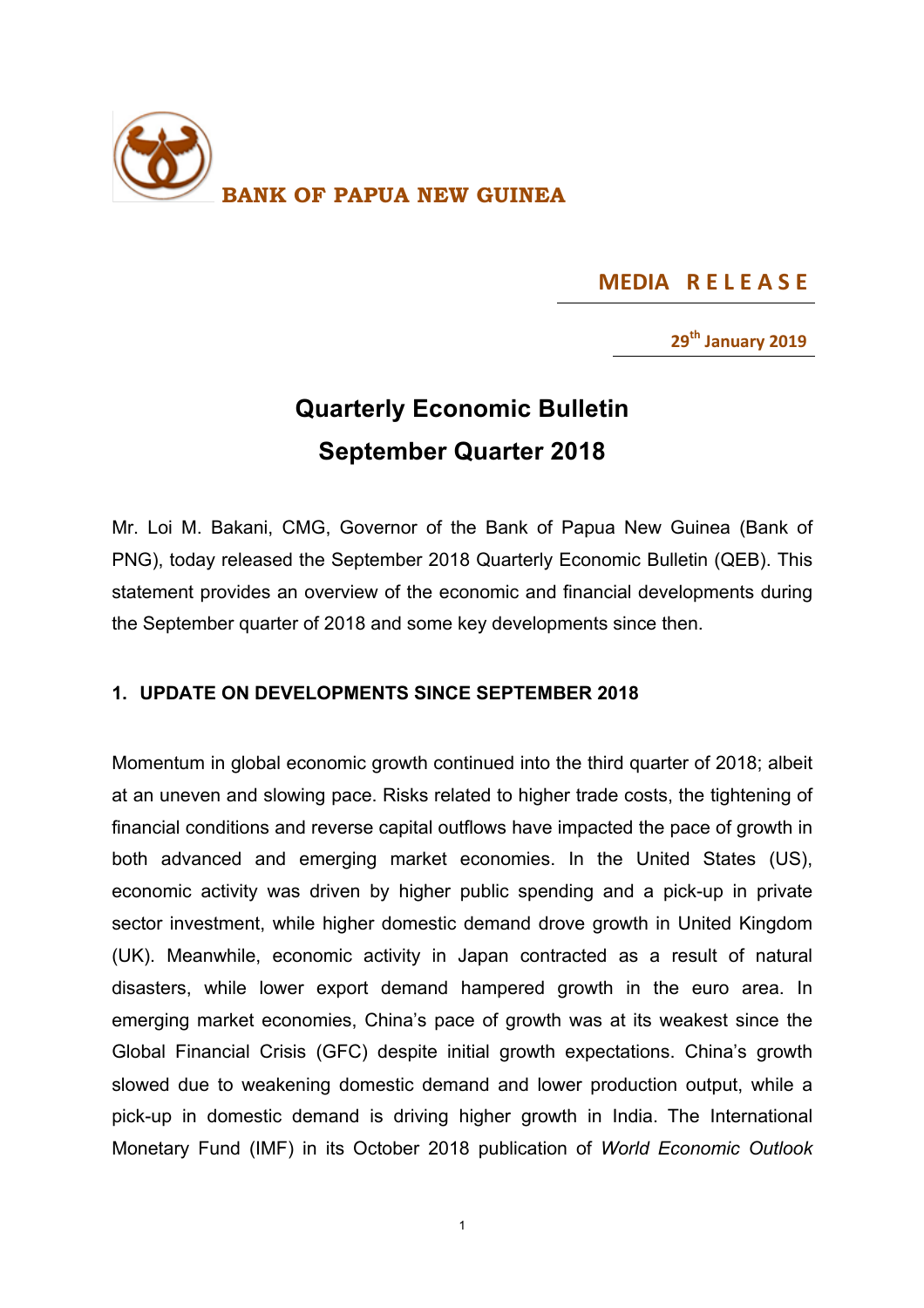(WEO) lowered its global growth forecast by 0.2 percent, to 3.7 percent for 2018, from the last update made in April 2018.

Governor Bakani noted that the latest international commodity price data published by the World Bank in December 2018, showed mixed results for PNG's export prices of energy commodities, metals and minerals and non-energy commodities from its September quarter outcomes. He stated that prices for Liquefied Natural Gas (LNG) imported into Japan increased by 7.5 percent to US\$11.7 per one million British thermal units (btmu), while crude oil West Texas Intermediate prices fell by 15.2 percent to US\$58.8 per barrel. The prices for metals and mineral increased, with copper prices increasing by 0.8 percent to US\$6,164 per metric tonne (mt), gold by 1.3 percent to US\$1,229.0 per ounce and silver by 2.7 percent to US\$14.6 per ounce. Prices for non-energy commodities mostly fell, except coffee (Arabica), which increased by 6.5 percent to US\$2.95 per kg. The Governor reiterated that while commodity prices continue to fluctuate, he urged exporters to increase production levels to benefit from the high kina value from their earnings in foreign currency.

Governor Bakani also noted that in 2018, commodity prices had been affected by rising US interest rates, the appreciation of the US dollar, trade tensions between major economies, commodity specific supply disruptions and financial market pressures in some of the emerging market economies. He stated that there has been a pick-up in export receipts of some of PNG's export commodities as a result of the turn-around in prices especially for crude oil, which averaged around US\$65.00 per barrel in 2018, after falling to US\$56.5 per barrel in the month of December 2018. With crude oil prices expected to be higher in 2019, the Governor remains confident that there will be adequate foreign exchange inflows to assist the foreign exchange market and Government revenue.

In regard to the domestic foreign exchange market situation, Governor Bakani reported that in 2018 the Bank of PNG supplied US\$695.2 (K2,314.0) million into the foreign exchange market to assist in meeting foreign currency orders, compared to US\$227.0 (K724) million in 2017. The Central Bank utilized the proceeds from the 3<sup>rd</sup> tranche of the Credit Suisse Ioan, the Sovereign Bond, and the World Bank and Asian Development Bank budget support loans to supply foreign exchange in the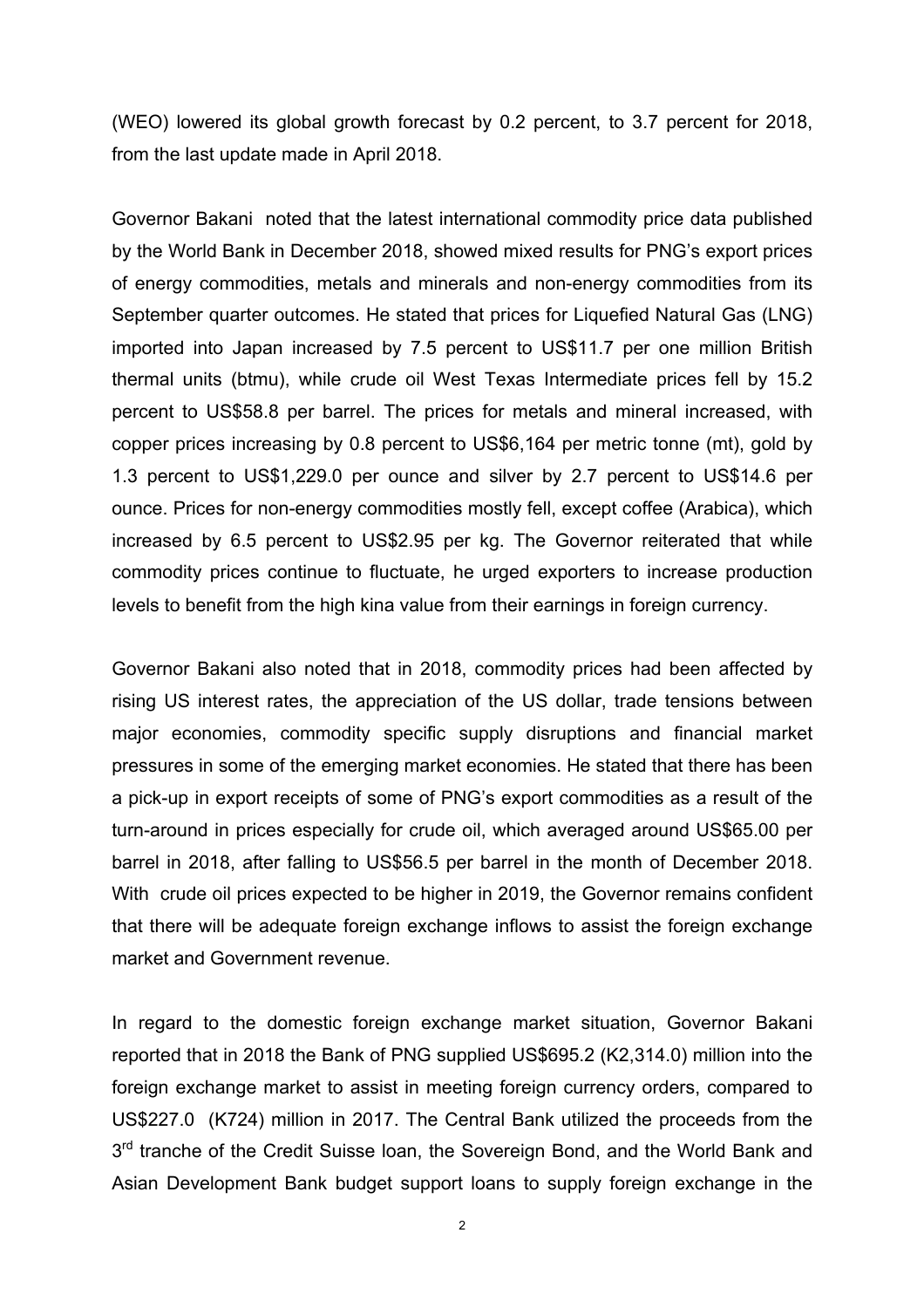market. This helped to narrow the imbalance between the supply of and demand for foreign currency. This is on top of the foreign exchange inflows to the Authorized Foreign Exchange Dealers (AFEDs).

Overall, there has been a higher foreign exchange inflow from exports in 2018 than in 2017. Together with the Central Bank intervention, the imbalance has been greatly reduced. Outstanding sell kina orders for critical sectors of the economy were cleared and the length of time taken by AFEDs in serving import orders has been reduced. The total buy foreign currency order in the market has declined to K1.3 billion in January 2019 from K2.5 billion in January 2018. The time taken to serve or clear large orders (>K3mn) has improved from 5 months on average to 3 months on average. Clearance of small orders (<K3mn) is now within 2 months. The volume of backlog of orders has declined from K1.4 billion in January 2018 to K0.4 billion in January 2019. Clearly, there has been significant improvement and relief in the market, especially in the second half of 2018.

The Governor explained that it is important to understand that at any one point in time – that is, in any trading day; supply of foreign currency would not necessarily be exactly equal demand for foreign currency. That is, total orders cannot be fully served because there are always new orders being placed. The key point is that as long as orders get served within a reasonable amount of time and the imbalance is minimal, the market is seen as functioning or normalised.

During the December quarter of 2018, the average daily kina exchange rate depreciated against the US dollar by 1.5 percent to US\$0.2973, the Japanese yen by 0.4 percent to ¥33.5496, the pound sterling by 0.3 percent to 0.2301. Against the Australian dollar and the euro, the kina appreciated by 0.4 percent to A\$0.4146 and by 0.3 percent to €0.2605, respectively. These currency movements resulted in the Trade Weighted Index (TWI) depreciating by 0.55 percent to 29.61 in the December quarter of 2018.

The Governor stated that the level of foreign exchange reserves as at the  $31<sup>st</sup>$ December 2018, improved to K7,602.84 (US\$2,296.00) million, compared to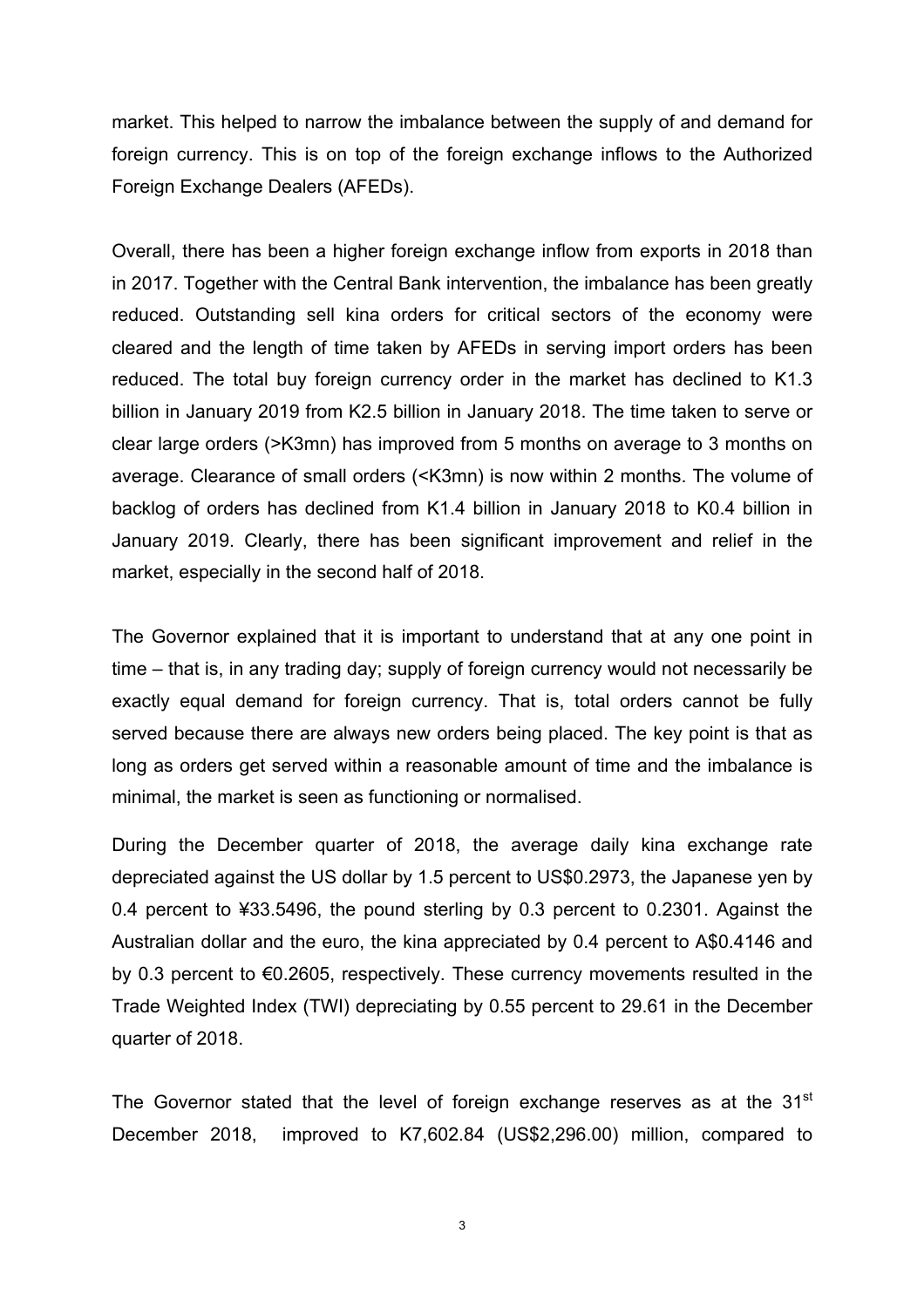K5,482.70 (US\$1, 666.74) million at the end of September 2018. As of  $24<sup>th</sup>$  January 2019, the foreign exchange reserve level was K7, 487.48 (US\$2,261.22) million.

## **2. OVERVIEW OF THE DEVELOPMENTS IN THE SEPTEMBER QUARTER OF 2018**

Economic indicators available to the Bank point to a lower pace of economic growth in the September quarter of 2018. Although there was a marginal decline in the level of employment in the formal private sector in the quarter, continued higher surplus in the current account, supported by improved export commodity prices, higher private sector lending, and increased Government spending in the quarter are indicative of the economy-wide growth. During the quarter, the average daily kina exchange rate appreciated against all major currencies, with the exception of the US dollar. These movements resulted in the Trade Weighted Index (TWI) increasing by 1.9 percent to 29.78. Annual headline inflation increased to 4.8 percent in the September quarter, from 4.5 percent in the June quarter. Considering that annual headline inflation has come down from a high of 6.8 percent in the September quarter of 2016 to 4.5 percent in the March and June quarters 2018, and there is stability in other key macroeconomic indicators, the Bank of Papua New Guinea maintained a neutral stance of monetary policy by keeping the monthly Kina Facility Rate (KFR) at 6.25 percent throughout the September quarter of 2018.

Data from the Bank's Business Liaison Survey (BLS) show that the total nominal value of sales in the formal private sector increased by 4.2 percent in the June quarter of 2018, compared to a decline of 13.2 percent in the March quarter of 2018. Excluding the mineral sector, sales increased by 1.4 percent in the June quarter, compared to a decline of 12.4 percent in the previous quarter. By sector, sales increased in the agriculture/forestry/fishing, wholesale and mineral sectors, while it declined in the construction, manufacturing, financial/business/other services, transportation and retail sectors. By region, sales increased in the Southern (excluding NCD), Islands and Morobe regions, while it declined in the Highlands, Momase (excluding Morobe) and NCD regions. Over the year to June 2018, total sales declined by 2.1 percent, compared to a decline of 3.7 percent over the corresponding period in 2017. Excluding the mineral sector, sales declined by 4.1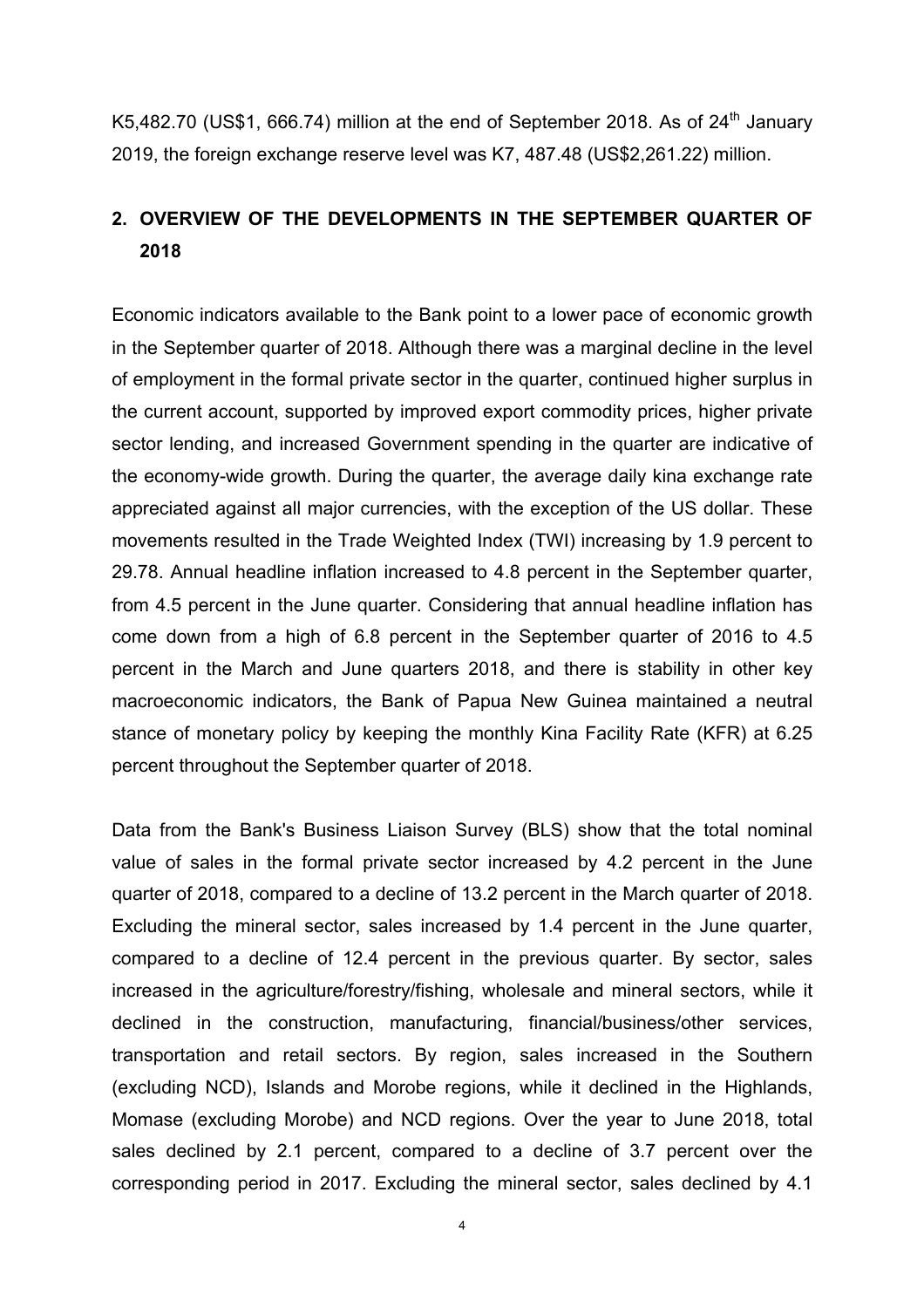percent over the year to the June 2018, compared to an increase of 5.2 percent over the corresponding period in 2017.

The Bank's Employment Index shows that the level of employment in the formal private sector declined by 0.2 percent in the September quarter of 2018, compared to an increase of 0.2 percent in the June quarter of 2018. Excluding the mineral sector, the level of employment fell by 0.3 percent in the quarter, compared to a decline of 0.1 percent in June quarter. By sector, the level of employment decreased in the agriculture/forestry/fishery, wholesale, manufacturing, and retail sectors, which more than offset increases in the financial/business and other services, transportation, construction and mineral sectors. By region, the level of employment declined in Islands, Morobe and Southern regions, while it increased in NCD, Momase and the Highlands regions. Over the year to September 2018, the total level of employment fell by 2.0 percent, compared to a decline of 3.9 percent in the corresponding period of 2017. Excluding the mineral sector, it declined by 2.3 percent, over the year to September 2018, compared to a decline of 5.3 percent over the corresponding period in 2017.

Quarterly headline inflation, as measured by the Consumer Price Index (CPI), increased by 1.1 percent in the September quarter of 2018, compared to an increase of 1.3 percent in the June quarter. All expenditure groups recorded price increases except for the 'Education' and 'Communication' expenditure groups, which recorded no change. By urban centre, prices increased in all the surveyed centres. Over the twelve months to September 2018, annual headline inflation was 4.8 percent, compared to the increase of 4.5 percent over the twelve months to June 2018.

In the September quarter of 2018, the US dollar appreciated against all major currencies. It appreciated against the pound sterling by 4.3 percent, the Australian dollar by 3.4 percent, the euro by 2.4 percent and the yen by 2.1 percent. With Gross Domestic Product (GDP), wages and inflation remaining strong, the Fed raised the Fed Fund's rate by 25 basis points, which helped strengthen the US dollar against all the other major currencies.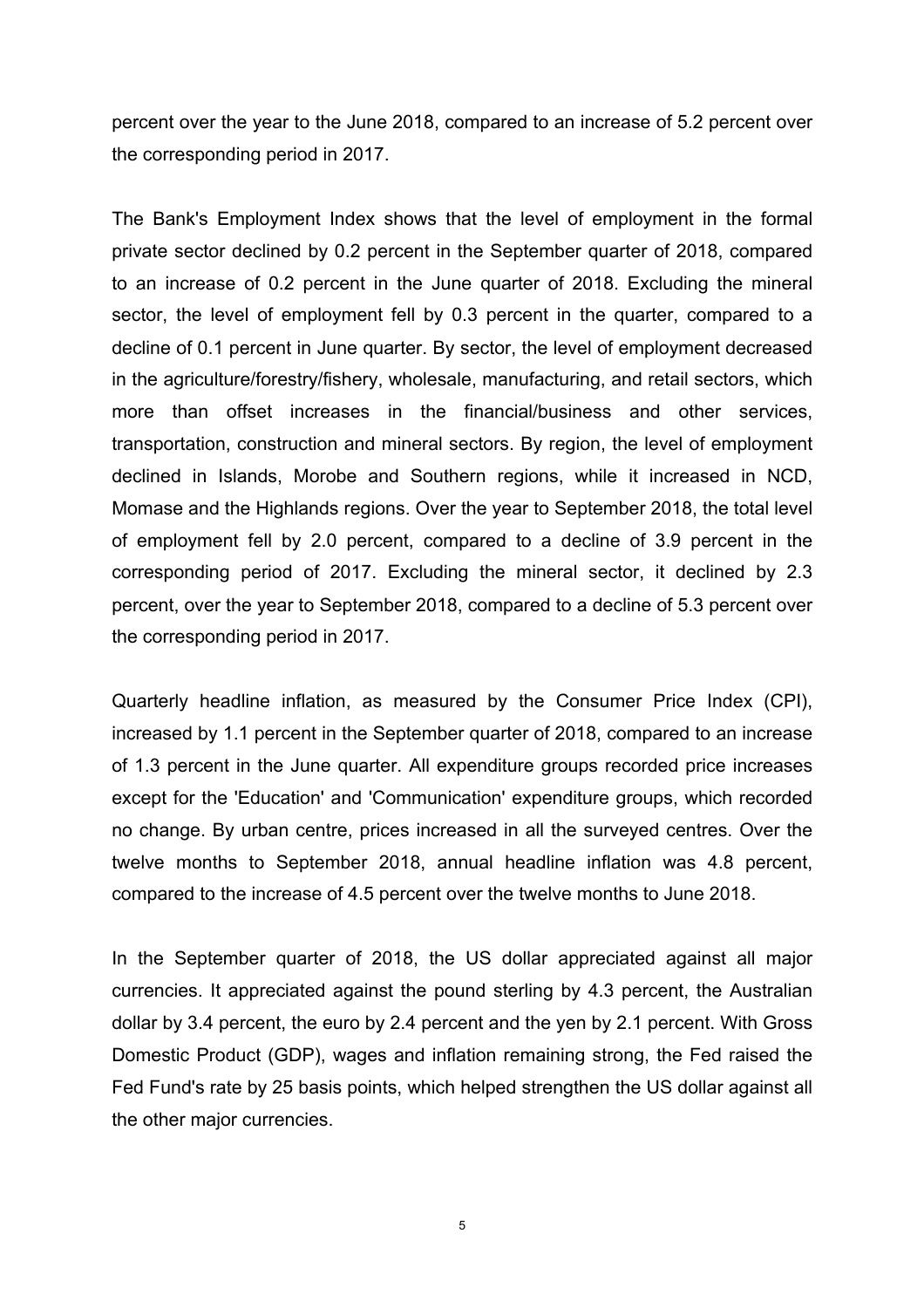The weighted average kina price of PNG's export commodities, excluding LNG, increased by 7.2 percent in the September quarter of 2018, compared to the corresponding quarter of 2017. There was an increase of 13.0 percent in the weighted average price of mineral exports, reflecting higher kina prices for all mineral export commodities, with the exception of cobalt. For agricultural, logs and marine product exports, the weighted average kina price decreased by 10.2 percent due to lower prices of copra, copra oil, palm oil, rubber and marine products. Excluding log exports, the weighted average kina price of agricultural and marine product exports decreased by 13.7 percent in the quarter, compared to the corresponding quarter of 2017. The lower kina export price reflected a decline in international prices for some of PNG's export commodities.

There was an overall balance of payments surplus of K529 million for the nine months to September 2018, compared to a surplus of K327 million in the corresponding nine months of 2017. A surplus in the current account more than offset a deficit in the capital and financial account.

The current account recorded a surplus of K14,167 million for the nine months to September 2018, compared to a surplus of K13,055 million in the corresponding period of 2017. This was due to a higher trade account surplus and net transfer receipts, which more than offset net service and income payments. The trade surplus was due to high export receipts of LNG, while surplus in the transfer account was due to higher gifts and grants, and tax receipts.

The capital and financial account recorded a deficit of K13,636 million in nine months to September 2018, compared to K12,725 million in the corresponding nine months of 2017. This resulted from outflows of direct and other investments reflecting equity withdrawals and build-up in foreign currency account balances of mining, oil and LNG companies covered which more than offset transfers by donor agencies for project financing.

The level of gross foreign exchange reserves at the end of September 2018 was K5,482.7 (US\$1,666.7) million, equivalent for 5.8 months of total and 11.9 months of non-mineral import covers.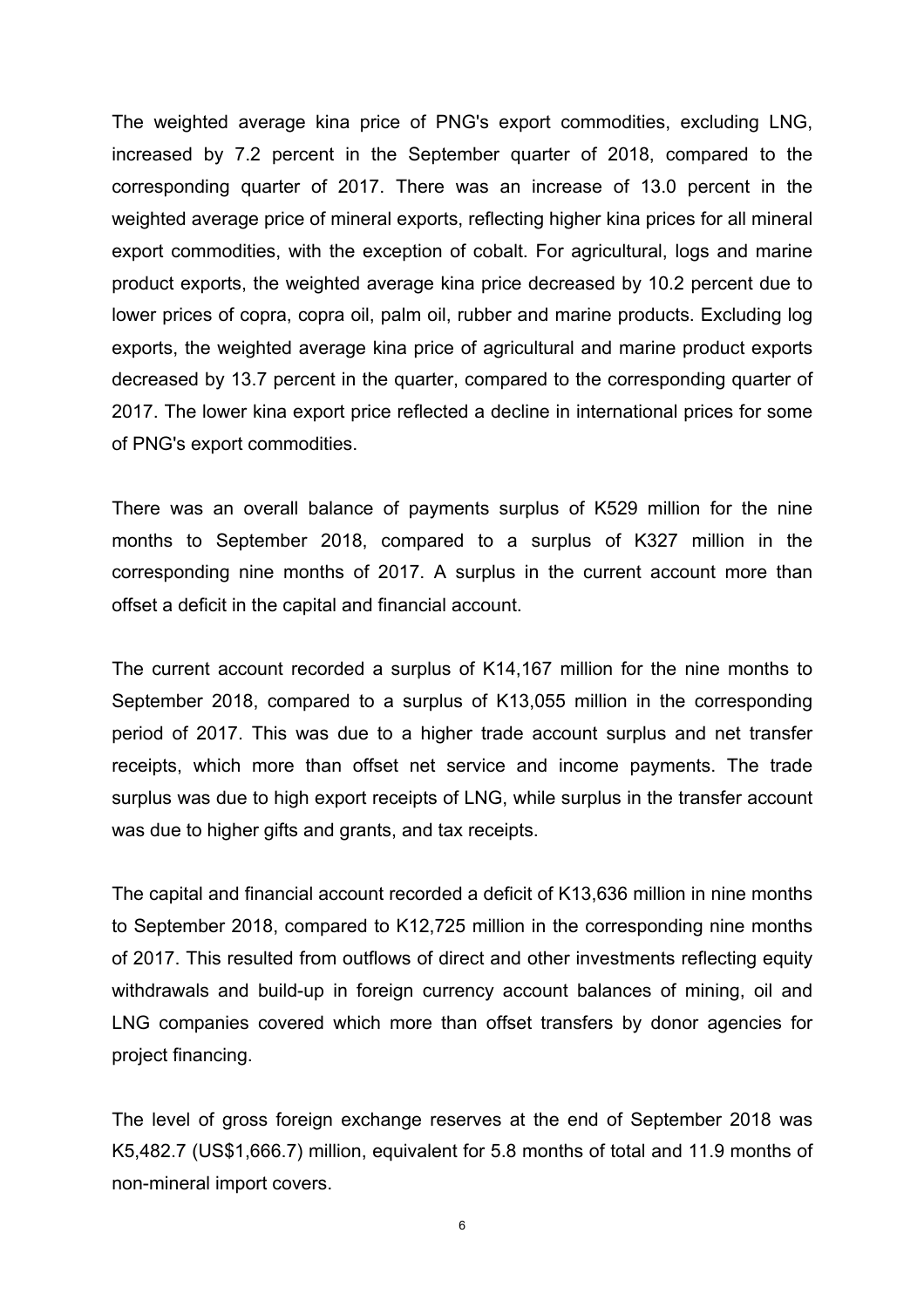Considering that annual headline inflation has come down from a high of 6.8 percent in the September quarter of 2016 to 4.5 percent in the March and June quarters of 2018, and stability in other key macroeconomic indicators, the Bank of Papua New Guinea maintained a neutral stance of monetary policy by keeping the monthly KFR at 6.25 percent throughout the September quarter of 2018. The dealing margins for the Repurchase Agreement (Repos) were also maintained at 100 basis points on both the buy and sell sides of the KFR.

The Bank utilised its Open Market Operation instruments in the conduct of monetary policy to manage liquidity. Liquidity continued to be high albeit uneven distribution between the commercial banks that led to an increase in the banks borrowing through the interbank and the Repo facilities during the quarter. There was a net CBB issuance of K55.2 million, while the Government retired a net of K55.4 million in Treasury bills and issued K265.5 million in Treasury bonds in the September quarter. The CRR on commercial banks' total deposits and prescribed liabilities was maintained at 10.0 percent.

The average level of broad money supply (M3\*) decreased by 1.7 percent in the September quarter of 2018, the same percentage decline as in the June quarter of 2018. There was a decrease in Net Domestic Assets (NDA), which more than offset an increase in Net Foreign Assets (NFA). The net domestic claims outstanding, excluding net claims on the Central Government, increased by 3.0 percent in the September quarter, compared to an increase of 2.0 percent in the previous quarter. This was driven by an increase in private sector credit, and claims on public nonfinancial corporations.

The NFA of the financial corporations, comprising depository corporations (DCs) and OFCs, increased by 3.1 percent to K7,370.6 million in the September quarter of 2018, compared to an increase of 2.5 percent in the previous quarter. There were increases in the NFA of the Central Bank and OFCs, which more than offset a decline at ODCs. The increase at the Central Bank reflected inflows from Government's commercial and concessional external loan drawdowns as well as mineral sector tax receipts, while the increase at OFCs reflected inflows of foreign